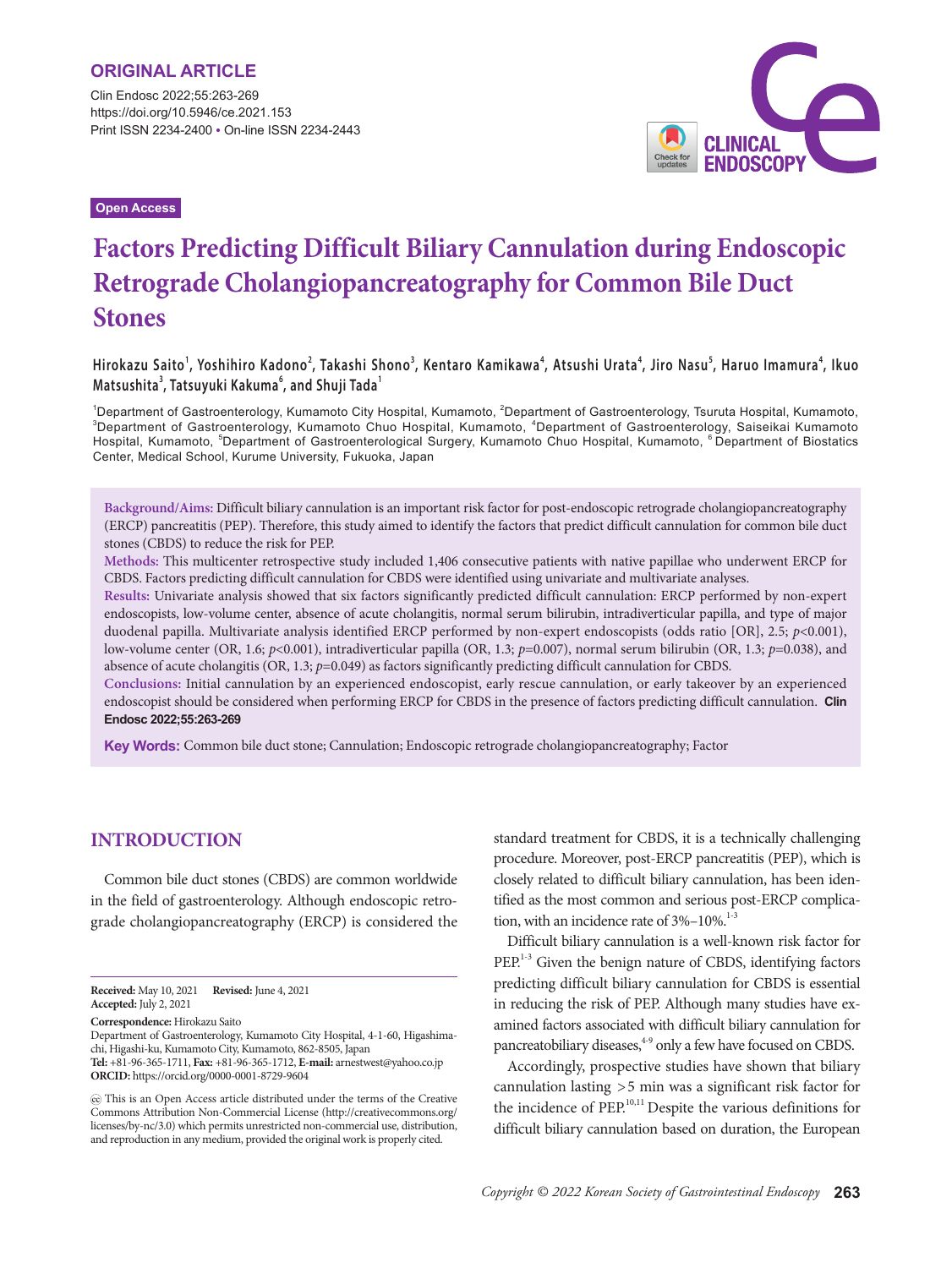**CELINICAL ENDOSCOPY** 

Society of Gastrointestinal Endoscopy (ESGE) guideline for papillary cannulation defines difficult biliary cannulation as that which exceeds  $>$  5 min.<sup>12</sup>

The current study examined the factors predicting difficult biliary cannulation for CBDS based on the ESGE guidelines' definition of difficult biliary cannulation.

## **METHODS**

## **Study design**

This multicenter retrospective study reviewed the electronic medical records of 1,406 consecutive patients with native papilla who had received therapeutic ERCP for CBDS between April 2012 and February 2020 at the Kumamoto Chuo Hospital, Saiseikai Kumamoto Hospital, and Kumamoto City Hospital in Japan. Patients with a history of Billroth-II gastrectomy or Roux-en-Y reconstruction, with biliary pancreatitis, whose CBDS was not identified during ERCP, and whose major duodenal papilla were not visible using a side-viewing duodenoscope were excluded. Approval was obtained from the institutional review boards of each participating institution. This study was performed in accordance with the Declaration of Helsinki. Consent was obtained using an opt-out approach. We selected possible predictive factors for difficult biliary cannulation with reference to the ESGE guidelines and previous literature. $4-9,12-15$ 

#### **Study definitions**

Difficult biliary cannulation was defined as that which exceeded 5 min after visualization of the major duodenal papilla, based on the ESGE guideline for papillary cannulation<sup>12</sup> or unsuccessful biliary cannulation. Non-expert endoscopists were defined as those who had experienced <200 ERCP procedures throughout their careers.<sup>16,17</sup> The reference value for serum bilirubin utilities was set to <25.7 μmol/L, which is the upper normal limit used in our institutions. The appearance of the major duodenal papilla can be classified into the following four types based on the classification proposed by Haraldsson et al.: regular (type 1), small (type 2) (i.e., diameter <3 mm), protruding or pendulous (type 3), and creased or ridged (type 4).18 Acute cholangitis was diagnosed according to the revised Tokyo Guidelines  $(2018),<sup>19</sup>$  and patients who satisfied the definitive diagnostic criteria were included in this study. A low-volume center was defined as an institution that performed <250 ERCP procedures annually. Among the three participating institutions included in this study, two were low-volume centers, and one was a high-volume center with >1,000 performed ERCP.

#### **Method of biliary cannulation**

After reaching the major duodenal papilla using a sideviewing duodenoscope (JF-260 or TJF-260; Olympus Medical Systems, Tokyo, Japan) under appropriate sedation, the major duodenal papilla type and presence of periampullary diverticulum were determined. In this study, guidewire- or contrast-assisted cannulation using a wire-loaded type injection catheter (MTW Endoskopie, Wesel, Germany) and a 0.025-inch guidewire (VisiGlide2; Olympus, Tokyo, Japan/ Jagwire; Boston Scientific, Marlborough, MA, USA) was the first choice for primary biliary cannulation. For difficult biliary cannulations, rescue cannulation techniques, such as pancreatic guidewire-assisted biliary cannulation and/or precut sphincterotomy, were performed based on the surgeon's discretion.

Among the 38 different endoscopists included in this study, 18 were non-expert endoscopists who had performed <200 ERCP procedures. When a non-expert endoscopist performed the ERCP procedure, an experienced endoscopist who had performed >500 ERCP procedures assisted to ensure procedural safety. The standard duration for takeover by an experienced endoscopist after attempting initial biliary cannulation in difficult cases at our institution was 10 min.

#### **Statistical analysis**

One-to-one propensity score matching with a caliper of 0.2 was performed to examine the association between difficult biliary cannulation and the incidence of PEP. Univariate analysis using the chi-square or Fisher's exact test for categorical data and Welch's *t*-test for continuous data were performed to identify potential factors predicting difficult biliary cannulation. Significant factors (*p*<0.10) from univariate analyses were subjected to multivariate logistic regression analysis.

All statistical analyses were performed using EZR (version 1.53; Saitama Medical Center, Jichi Medical University, Saitama, Japan), a graphical user interface for R (version 4.1.0; The R Foundation for Statistical Computing, Vienna, Austria), $^{20}$ with two-sided *p*-values <0.05 indicating statistical significance.

## **RESULTS**

#### **Baseline characteristics**

Among the 1,406 patients, there were 738 (52.5%) men and 668 (47.5%) women, with a mean age of 74.9 years. Indications for ERCP included acute cholangitis (925 patients, 65.8%), obstructive jaundice without cholangitis (298 patients, 21.2%), and asymptomatic CBDS (183 patients, 13.0%). A total of 574 patients (40.8%) had non-dilated common bile duct  $\left($  < 10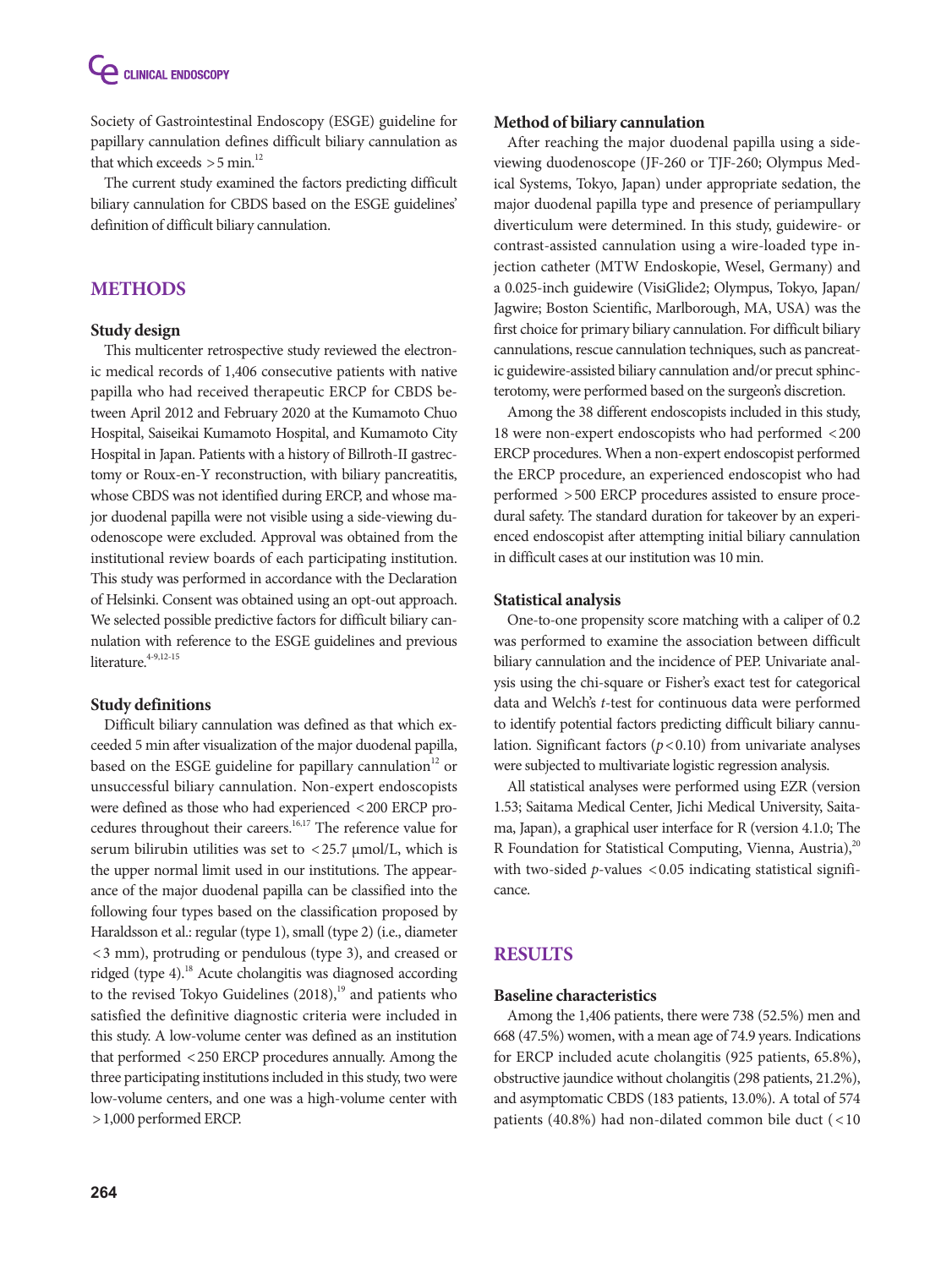mm). The incidence rate of intradiverticular papilla was 4.3% (60/1,406). Types 1, 2, 3, and 4 major duodenal papillae occurred in 623 (44.3%), 618 (44.0%), 100 (7.1%), and 65 (4.6%) patients, respectively. A total of 220 patients (15.7%) underwent ERCP by non-expert endoscopists, whereas 310 patients (22.1%) underwent ERCP in a low-volume center. The current study obtained a final successful cannulation rate of 98.9% (1,391/1,406).

The baseline characteristics associated with PEP development for all patients and the propensity score-matched patients with and without difficult biliary cannulation are detailed in Table 1. The baseline characteristics were well-balanced among the propensity score-matched patients.

## **Association between difficult biliary cannulation and PEP incidence**

The rates of PEP in all patients and propensity score– matched patients with and without difficult biliary cannulation are detailed in Table 2. Difficult biliary cannulation was a significant factor associated with the development of PEP after one-to-one propensity score-matching adjustment for confounding factors.

#### **Factors predicting difficult biliary cannulation**

The results of the univariate analysis for factors predicting difficult biliary cannulation are detailed in Table 3. Accordingly, absence of acute cholangitis, normal serum bilirubin, intradiverticular papilla, types of major duodenal papilla, ERCP performed by non-expert endoscopists, and low-volume center were identified as significant factors predicting difficult biliary cannulation.

The multivariate analysis results of the potential factors predicting difficult cannulation are outlined in Table 4. Accordingly, ERCP performed by non-expert endoscopists (odds ratio [OR], 2.5; 95% confidence interval [CI], 1.9–3.5; *p*<0.001), low-volume center (OR, 1.6; 95% CI, 1.2–2.1; *p*<0.001), intradiverticular papilla (OR, 1.3; 95% CI, 1.1–1.5; *p*=0.007), normal serum bilirubin (OR, 1.3; 95% CI, 1.01–1.7; *p*=0.038), and absence of acute cholangitis (OR, 1.3; 95% CI, 1.00–1.7;  $p=0.049$ ) were identified as significant factors predicting difficult biliary cannulation.

#### **Successful biliary cannulation after rescue cannulation**

Among patients who underwent rescue cannulation within 5 and 5–10 min after initial cannulation, 33/45 (73.3%) and 56/71 (78.9%) achieved successful biliary cannulation within 5 min after the rescue technique, respectively.

All patients who underwent rescue cannulation within 5

min after the initial cannulation underwent pancreatic guidewire-assisted cannulation. In addition, 65 (91.5%) and 6 (8.5%) of the 71 patients who underwent rescue cannulation within 5–10 min after initial cannulation underwent pancreatic guidewire-assisted cannulation and precut sphincterotomy, respectively.

## **DISCUSSION**

This study aimed to identify factors predicting difficult biliary cannulation for CBDS. Our results revealed that ERCP performed by non-expert endoscopists, low-volume centers, intradiverticular papilla, normal serum bilirubin, and absence of acute cholangitis were significant factors predicting difficult biliary cannulation for CBDS.

Successful biliary cannulation is considered the first step in successful ERCP. Furthermore, difficult biliary cannulation has been identified as an important risk factor for the incidence of  $PEP<sub>1</sub><sup>2,3</sup>$  the most common and serious post-ERCP complication. In this study, difficult biliary cannulation was associated with the development of PEP after adjusting for confounding factors. Therefore, identifying factors that predict difficult biliary cannulation during ERCP may help reduce the incidence of PEP in patients with CBDS. Although previous reports have revealed that malignant biliary strictures are a risk factor for difficult cannulation, $2^{1,22}$  only a few studies have focused on factors predicting difficult biliary cannulation in patients with CBDS.

The ESGE guideline for papillary cannulation states that surgical experience and patient factors influence the likelihood of successful biliary cannulation.<sup>12</sup> This present study found that normal serum bilirubin and absence of acute cholangitis were significant factors predicting difficult cannulation. Difficult biliary cannulation in patients with normal serum bilirubin or without acute cholangitis might be attributed to a tighter sphincter of Oddi, thereby reducing the lower bile duct pressure, than that in patients with elevated serum bilirubin or with acute cholangitis.

Asymptomatic CBDS is representative of normal serum bilirubin levels and the absence of acute cholangitis. Recently, several studies have revealed that asymptomatic CBDS was a risk factor for the incidence of PEP.<sup>13,14,23-27</sup> The results obtained in the present study may explain why asymptomatic CBDS was associated with a high PEP risk. As such, experienced endoscopists may promote better outcomes in patients with asymptomatic CBDS.

Balance should be maintained between training non-expert endoscopists and ensuring the safety and success of initial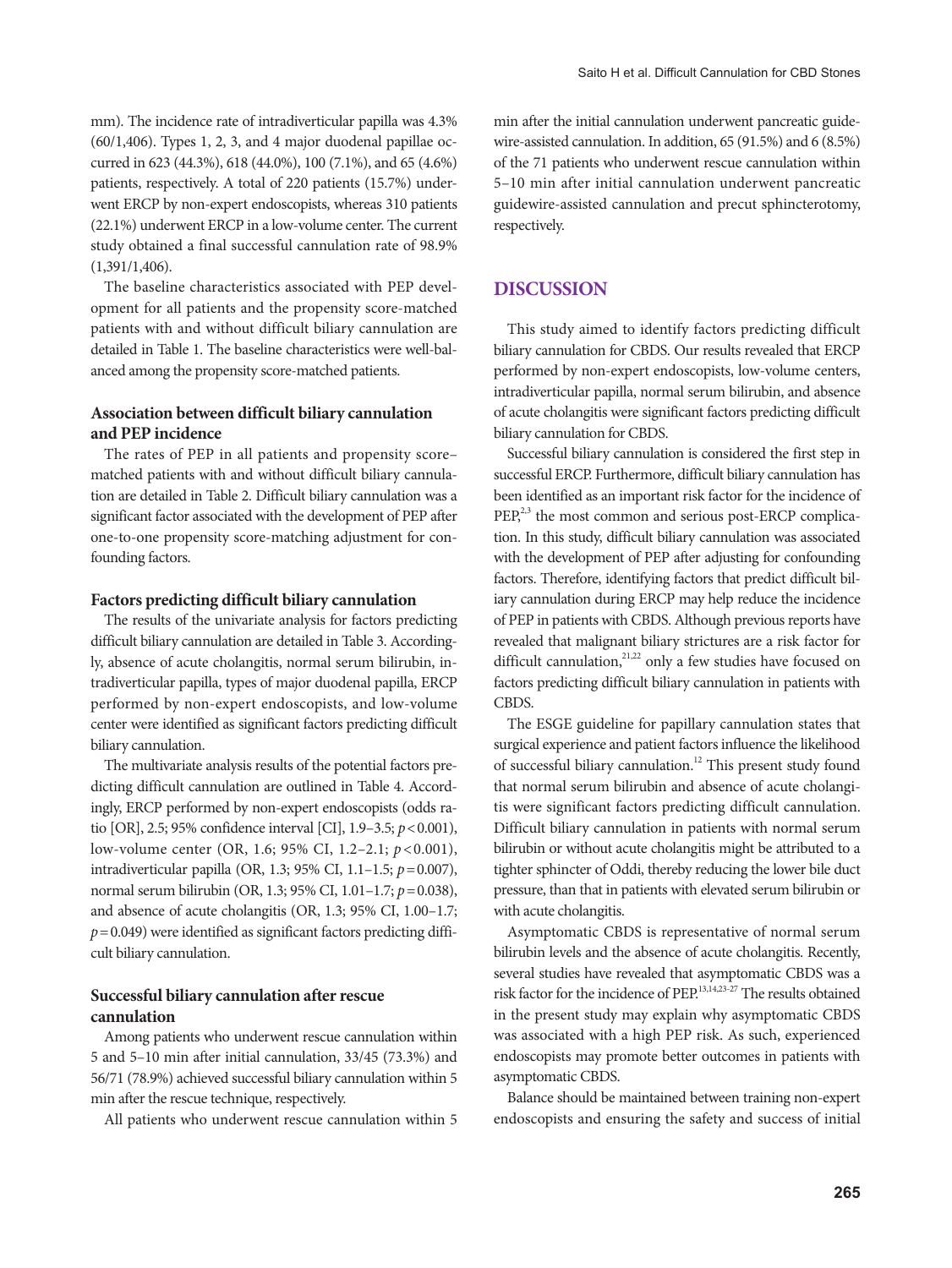#### **Table 1.** Baseline Characteristics

|                                                | All patients             |                                                              |            | Propensity score-matched patients |                          |                 |
|------------------------------------------------|--------------------------|--------------------------------------------------------------|------------|-----------------------------------|--------------------------|-----------------|
|                                                | cannulation<br>$(n=600)$ | With difficult Without difficult<br>cannulation<br>$(n=806)$ | $p$ -value | cannulation<br>$(n=221)$          | cannulation<br>$(n=221)$ | <i>p</i> -value |
| Age (mean, [SD]) (years)                       | 75.2(13.8)               | 74.6 (14.0)                                                  | 0.39       | 74.1 (14.3)                       | 74.5 (14.8)              | 0.82            |
| Age less than 60 years (5%)                    | 89 (14.8)                | 124(15.4)                                                    | 0.82       | 40(18.1)                          | 40(18.1)                 | 1.0             |
| Female gender (%)                              | 297 (49.5)               | 371 (46.0)                                                   | 0.21       | 113(51.1)                         | 103(46.6)                | 0.39            |
| Billroth-I reconstruction (%)                  | 21(3.5)                  | 19(2.4)                                                      | 0.26       | 9(4.1)                            | 8(3.6)                   | 1.0             |
| Performance status 3 or 4 (%)                  | 105(17.5)                | 152(18.9)                                                    | 0.53       | 39(17.6)                          | 37(16.7)                 | 0.90            |
| End-stage renal failure requiring dialysis (%) | 20(3.3)                  | 22(2.7)                                                      | 0.53       | 10(4.5)                           | 5(2.3)                   | 0.29            |
| Normal serum bilirubin (%)                     | 299 (49.8)               | 331(41.1)                                                    | 0.001      | 104(47.1)                         | 97(43.9)                 | 0.57            |
| Nondilated CBD (<10 mm) (%)                    | 243 (40.5)               | 331(41.1)                                                    | 0.87       | 85(38.5)                          | 88 (39.8)                | 0.85            |
| Large CBD stones $(>10$ mm $)$ $(\%)$          | 106(17.7)                | 148(18.4)                                                    | 0.78       | 40(18.1)                          | 42(19.0)                 | 0.90            |
| Multiple CBD stones ( $\geq$ 2 stones) (%)     | 232 (38.7)               | 345 (42.8)                                                   | 0.13       | 91(41.2)                          | 84 (38.0)                | 0.56            |
| Intradiverticular papilla (%)                  | 35(5.8)                  | 25(3.1)                                                      | 0.016      | 12(5.4)                           | 14(6.3)                  | 0.84            |
| ERCP performed by non-expert endoscopists      | 141(23.5)                | 79 (9.8)                                                     | < 0.001    | 44 (19.9)                         | 51(23.1)                 | 0.49            |
| Contrast-assisted cannulation (%)              | 274(45.7)                | 731 (90.7)                                                   | < 0.001    | 176(79.6)                         | 176 (79.6)               | 1.0             |
| PGW-assisted cannulation (%)                   | 182(30.3)                | 4(0.5)                                                       | < 0.001    | 9(4.1)                            | 4(1.8)                   | 0.26            |
| Wire-guided cannulation (%)                    | 69(11.5)                 | 71(8.8)                                                      | 0.11       | 31(14.0)                          | 41(18.6)                 | 0.25            |
| Pancreatic injection (%)                       | 428(71.3)                | 199 (24.7)                                                   | < 0.001    | 107(48.4)                         | 110 (49.8)               | 0.85            |
| EST $(\%)$                                     | 512 (85.3)               | 714 (88.6)                                                   | 0.076      | 194 (87.8)                        | 191 (86.4)               | 0.78            |
| $EPBD(\%)$                                     | 74 (12.3)                | 89(11.0)                                                     | 0.50       | 25(11.3)                          | 29(13.1)                 | 0.66            |
| EPLBD(%)                                       | 79 (13.2)                | 134(16.6)                                                    | 0.084      | 38(17.2)                          | 37(16.7)                 | 1.0             |
| Precut sphincterotomy (%)                      | 75(12.5)                 | 0(0.0)                                                       | < 0.001    | 5(2.3)                            | 0(0.0)                   | 0.061           |
| Attempted stone removal (%)                    | 560 (93.3)               | 785 (97.4)                                                   | < 0.001    | 211(95.5)                         | 209 (94.6)               | 0.83            |
| Balloon (%)                                    | 474 (79.0)               | 650 (80.6)                                                   | 0.46       | 179(81.0)                         | 182 (82.4)               | $0.81\,$        |
| Basket (%)                                     | 255(42.5)                | 384 (47.6)                                                   | 0.058      | 98 (44.3)                         | 99 (44.8)                | 1.0             |
| Mechanical lithotripsy (%)                     | 110(18.3)                | 112(13.9)                                                    | 0.027      | 42(19.0)                          | 44 (19.9)                | 0.90            |
| Biliary stent placement (%)                    | 513 (85.5)               | 686 (85.1)                                                   | $\rm 0.88$ | 194 (87.8)                        | 188 (85.1)               | 0.49            |
| Prophylactic pancreatic stent placement (%)    | 153(25.5)                | 38 (4.7)                                                     | < 0.001    | 24 (10.9)                         | 23(10.4)                 | 1.0             |
| Complete stone removal (%)                     | 555 (92.5)               | 783 (97.1)                                                   | < 0.001    | 210(95.0)                         | 208 (94.1)               | 0.83            |
| Rectal NSAIDs (%)                              | 57(9.5)                  | 71(8.8)                                                      | $0.71\,$   | 23(10.4)                          | 26(11.8)                 | 0.76            |
| Protease inhibitor (%)                         | 247 (41.2)               | 235(29.2)                                                    | < 0.001    | 104(47.1)                         | 87(39.4)                 | 0.12            |
| Prolonged procedure time (>30 min) (%)         | 321(53.5)                | 76 (9.4)                                                     | < 0.001    | 63 (28.5)                         | 61(27.6)                 | $0.92\,$        |
| Procedure time (mean, [SD]) (min)              | 36.6(16.5)               | 19.5(9.4)                                                    | < 0.001    | 27.6(9.4)                         | 27.0 (12.4)              | 0.63            |

CBD, common bile duct; EPBD, endoscopic papillary balloon dilation; EPLBD, endoscopic papillary large balloon dilation; ERCP, endoscopic retrograde cholangiopancreatography; EST, endoscopic sphincterotomy; NSAIDs, nonsteroidal anti-inflammatory drugs; PEP, post-endoscopic retrograde cholangiopancreatography pancreatitis; PGW, pancreatic guidewire; SD, standard deviation.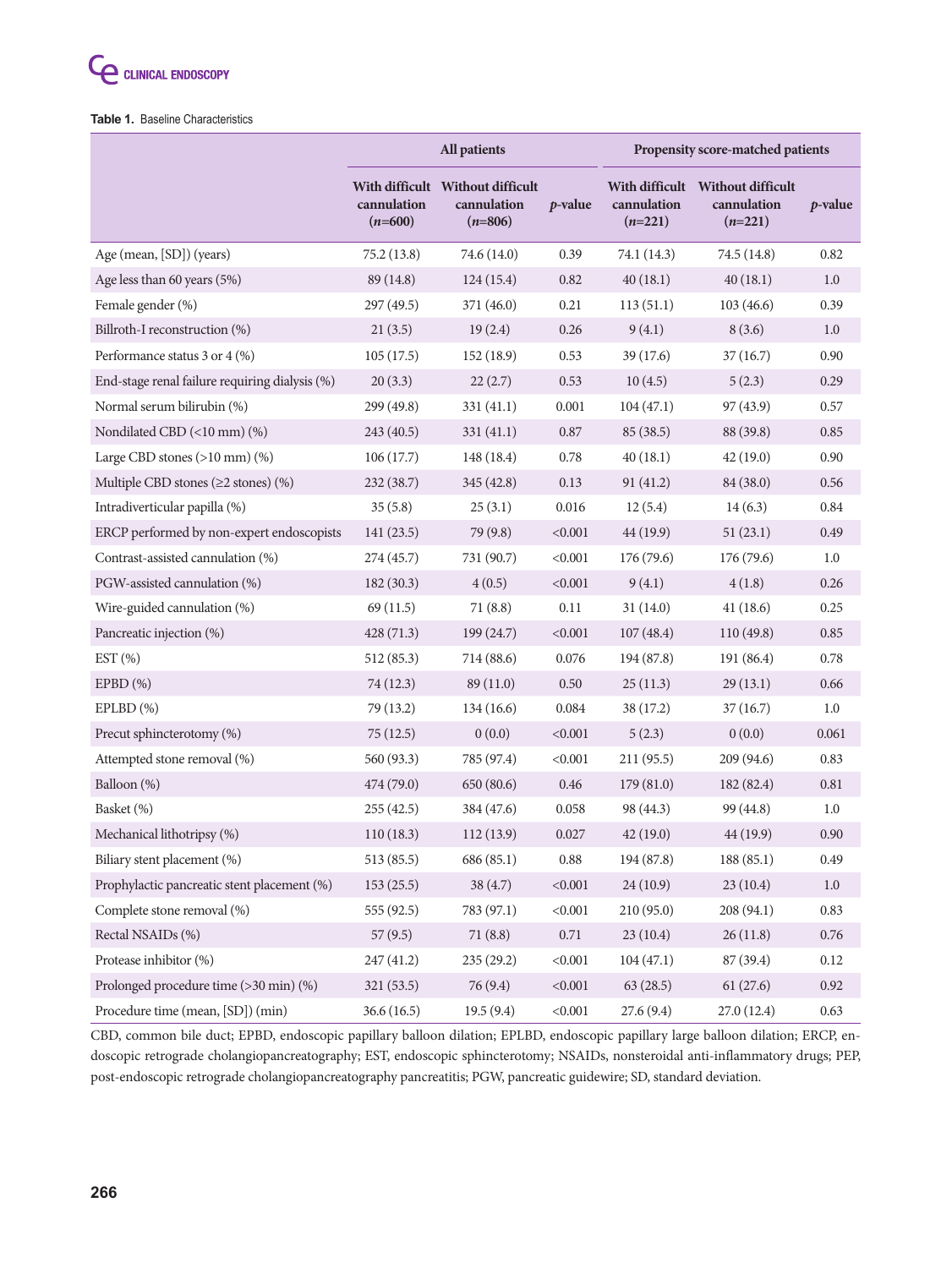#### **Table 2.** Rate of post-ERCP Pancreatitis

|           | All patients                               |                                                      |                 | <b>Propensity score-matched patients</b>   |                                                      |                 |  |
|-----------|--------------------------------------------|------------------------------------------------------|-----------------|--------------------------------------------|------------------------------------------------------|-----------------|--|
|           | With difficult<br>cannulation<br>$(n=600)$ | <b>Without difficult</b><br>cannulation<br>$(n=806)$ | <i>p</i> -value | With difficult<br>cannulation<br>$(n=221)$ | <b>Without difficult</b><br>cannulation<br>$(n=221)$ | <i>p</i> -value |  |
| $PEP(\%)$ | $50(8.3\%)$                                | 13 (1.6%)                                            | < 0.001         | $12(5.4\%)$                                | $3(1.4\%)$                                           | 0.032           |  |

ERCP, endoscopic retrograde cholangiopancreatography; PEP, post-endoscopic retrograde cholangiopancreatography pancreatitis.

**Table 3.** Univariate Analysis for Factors Predicting Difficult Biliary Cannulation

|                                              | With difficult cannulation<br>$(n=600)$ | <b>Without difficult cannulation</b><br>$(n=806)$ | $p$ -value |
|----------------------------------------------|-----------------------------------------|---------------------------------------------------|------------|
| Age (mean, [SD]) (years)                     | 75.2 (13.8)                             | 74.6 (14.0)                                       | 0.39       |
| Female gender (%)                            | 297(49.5)                               | 371 (46.0)                                        | 0.21       |
| Absence of acute cholangitis (%)             | 238 (39.7)                              | 243 (30.1)                                        | < 0.001    |
| Normal serum bilirubin (%)                   | 299 (49.8)                              | 331(41.1)                                         | 0.001      |
| Nondilated CBD (<10 mm) (%)                  | 243 (40.5)                              | 331(41.1)                                         | 0.87       |
| Performance status 3 or 4 (%)                | 105(17.5)                               | 152(18.9)                                         | 0.53       |
| Billroth-1 reconstruction (%)                | 21(3.5)                                 | 19(2.4)                                           | 0.26       |
| Intradiverticular papilla (%)                | 35(5.8)                                 | 25(3.1)                                           | 0.016      |
| Appearance of the major duodenal papilla (%) |                                         |                                                   | 0.002      |
| Type 1                                       | 265(44.2)                               | 358 (44.4)                                        |            |
| Type 2                                       | 276(46.0)                               | 342 (42.4)                                        |            |
| Type 3                                       | 26(4.3)                                 | 74 (9.2)                                          |            |
| Type 4                                       | 33(5.5)                                 | 32(4.0)                                           |            |
| ERCP performed by non-expert endoscopists    | 141(23.5)                               | 79 (9.8)                                          | < 0.001    |
| Low-volume center (%)                        | 170(28.3)                               | 140 (17.4)                                        | < 0.001    |
| Multiple CBD stones ( $\geq$ 2 stones) (%)   | 232(38.7)                               | 345 (42.8)                                        | 0.13       |
| Large CBD stones $(>10$ mm $)$ $(\%)$        | 106(17.7)                               | 148 (18.4)                                        | 0.78       |
| History of cholecystectomy (%)               | 59(9.8)                                 | 97(12.0)                                          | 0.20       |
| Presence of gallstones (%)                   | 386 (64.3)                              | 495 (61.4)                                        | 0.27       |

CBD, common bile duct; ERCP, endoscopic retrograde cholangiopancreatography; SD, standard deviation.

**Table 4.** Multivariate Analysis for Factors Predicting Difficult Biliary Cannulation

|                                          | <b>OR</b> | 95% CI       | $p$ -value |
|------------------------------------------|-----------|--------------|------------|
| ERCP performed by nonexpert endoscopists | 2.5       | $1.9 - 3.5$  | < 0.001    |
| Low-volume center                        | 1.6       | $1.2 - 2.1$  | < 0.001    |
| Intradiverticular papilla                | 1.3       | $1.1 - 1.5$  | 0.007      |
| Normal serum bilirubin                   | 1.3       | $1.01 - 1.7$ | 0.038      |
| Absence of acute cholangitis             | 1.3       | $1.00 - 1.7$ | 0.049      |
| Appearance of the major duodenal papilla | 0.98      | $0.85 - 1.1$ | 0.77       |

CI, confidence interval; ERCP, Endoscopic retrograde cholangiopancreatography; OR, odds ratio.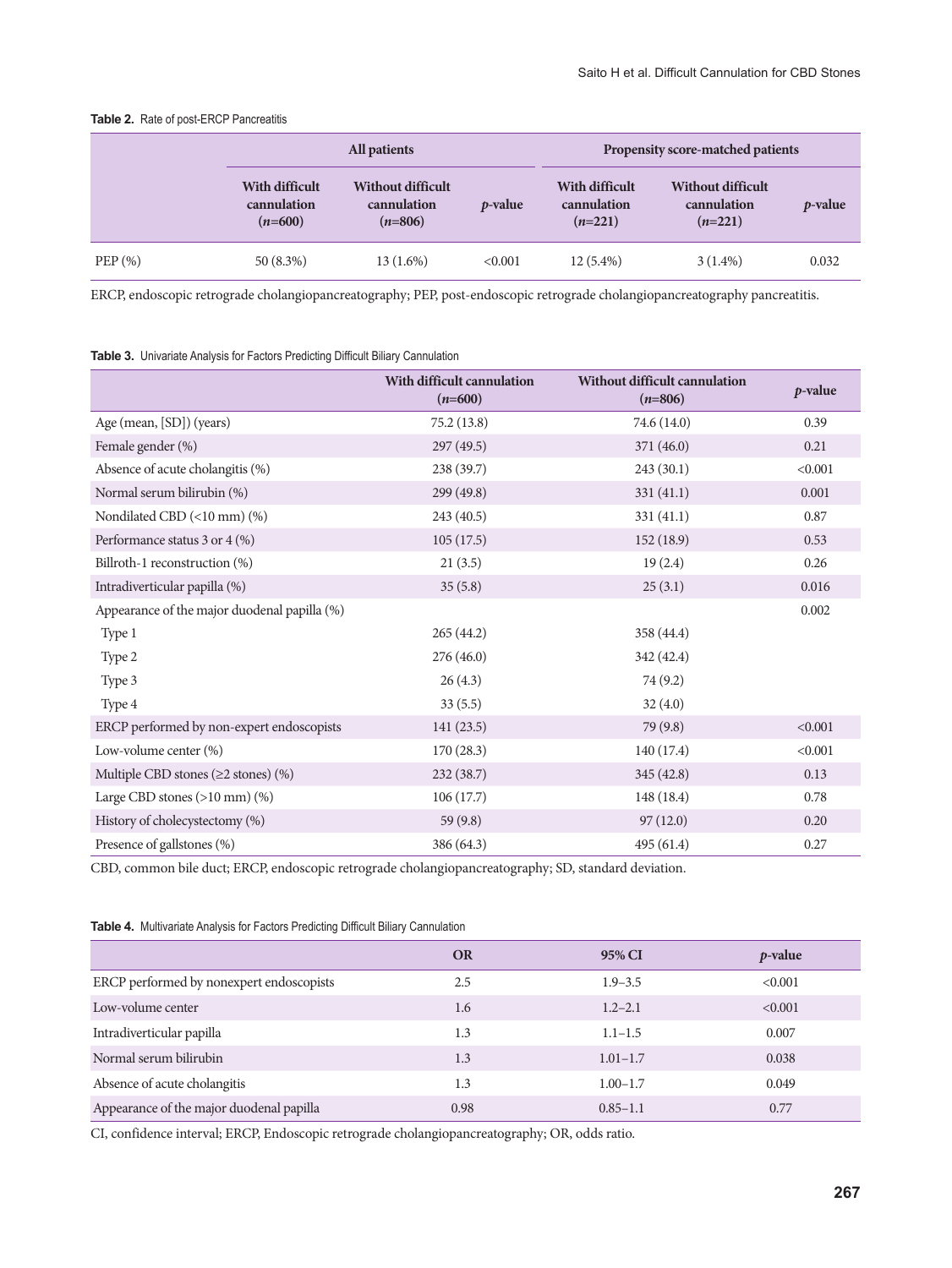

biliary cannulation. If a non-expert endoscopist experiences any difficulty in biliary cannulation, an experienced endoscopist should be available to ensure the success of secondary ERCP with minimal additional time for biliary cannulation. A prospective study revealed that non-expert endoscopist involvement did not impair biliary cannulation success or prolong subsequent attempts by an experienced endoscopist after an initial unsuccessful cannulation under the training protocol, which allowed non-expert endoscopists to perform 6 min of supervised biliary cannulation attempts after reaching the major duodenal papilla. After an experienced endoscopist took over following the allotted 6 min, an average of 3 min was required for successful biliary cannulation.<sup>28</sup> Given that cannulations exceeding 10 min have been reported to be a risk factor for PEP,<sup>10</sup> the definition of difficult cannulation (i.e., cannulation exceeding 5 min) proposed by the ESGE guideline may be useful for determining the optimal timing at which an experienced endoscopist should take over.

In cases of difficult biliary cannulation, rescue techniques, such as pancreatic guidewire-assisted cannulation or precut sphincterotomy are suitable in achieving biliary cannulation.<sup>29</sup> Reports have shown that rescue techniques are useful for patients with periampullary diverticulum.<sup>12</sup> In the current study, approximately three-fourths of the patients who underwent rescue techniques, including pancreatic guidewire-assisted cannulation and precut sphincterotomy within 5–10 min after initial cannulation, achieved successful selective cannulation within 5 min following the rescue technique. As such, the definition of difficult cannulation proposed by the ESGE guideline may be useful for determining the optimal timing in attempting a rescue technique.<sup>30</sup> Difficult biliary cannulation is an important risk factor for PEP. Patients with factors predicting difficult biliary cannulation should receive aggressive prophylaxis, including the use of rectal nonsteroidal anti-inflammatory drugs.<sup>2,3</sup>

This study has several limitations. First, this was a retrospective study. Second, some residual confounding factors, such as the orientation of the major duodenal papilla, may have been present.

In conclusion, the current study revealed that ERCP performed by non-expert endoscopists, a low-volume center, intradiverticular papilla, normal serum bilirubin, and absence of acute cholangitis were significant factors predicting difficult biliary cannulation for CBDS. When performing ERCP among patients who exhibit the aforementioned predictive factors, initial cannulation attempts by an experienced endoscopist, early utilization of rescue techniques (e.g., pancreatic guidewire-assisted cannulation and precut sphincterotomy), and early takeover by an experienced endoscopist should be considered.

#### Conflicts of Interest

The authors have no potential conflicts of interest.

#### Funding

None.

#### Acknowledgments

We would like to thank the staff at the participating institutions who are involved in ERCP.

#### Author Contributions

Conceptualization: Hirokazu Saito Data curation: HS, Yoshihiro Kadono, Tatsuyuki Kakuma Formal analysis: HS, TK Investigation: HS, YK, Takashi Shono, Kentaro Kamikawa, Atsushi Urata, Jiro Nasu, Haruo Imamura, Ikuo Matsushita, Shuji Tada Methodology: HS, YK, TS, KK, AU, JN, HI, IM, TK, ST Project administration: HS, ST Resources: HS, YK, TS, KK, AU, JN, HI, IM, ST Software: HS, TK Supervision: ST Validation: HS, TK, ST Visualization: HS, ST Writing-original draft: HS Writing-review & editing: YK, TS, KK, AU, JN, HI, IM, TK, ST

#### ORCID.

| Hirokazu Saito   | https://orcid.org/0000-0001-8729-9604 |
|------------------|---------------------------------------|
| Yoshihiro Kadono | https://orcid.org/0000-0003-2358-120X |
| Takashi Shono    | https://orcid.org/0000-0002-7577-2991 |
| Kentaro Kamikawa | https://orcid.org/0000-0002-7783-7584 |
| Atsushi Urata    | https://orcid.org/0000-0001-8232-0988 |
| <b>Jiro Nasu</b> | https://orcid.org/0000-0001-8555-7454 |
| Haruo Imamura    | https://orcid.org/0000-0001-6825-3758 |
| Ikuo Matsushita  | https://orcid.org/0000-0001-5160-8823 |
| Tatsuvuki Kakuma | https://orcid.org/0000-0002-3713-3099 |
| Shuji Tada       | https://orcid.org/0000-0001-9087-5457 |
|                  |                                       |

#### **REFERENCES**

- 1. ASGE Standards of Practice Committee, Chandrasekhara V, Khashab MA, et al. Adverse events associated with ERCP. Gastrointest Endosc 2017;85:32-47.
- 2. Dumonceau JM, Kapral C, Aabakken L, et al. ERCP-related adverse events: european society of gastrointestinal endoscopy (ESGE) guideline. Endoscopy 2020;52:127-149.
- 3. Mine T, Morizane T, Kawaguchi Y, et al. Clinical practice guideline for post-ERCP pancreatitis. J Gastroenterol 2017;52:1013-1022.
- 4. Haraldsson E, Kylänpää L, Grönroos J, et al. Macroscopic appearance of the major duodenal papilla influences bile duct cannulation: a prospective multicenter study by the scandinavian association for digestive endoscopy study group for ERCP. Gastrointest Endosc 2019;90:957-963.
- 5. Berry R, Han JY, Tabibian JH. Difficult biliary cannulation: historical perspective, practical updates, and guide for the endoscopist. World J Gastrointest Endosc 2019;11:5-21.
- 6. Yue P, Zhu KX, Wang HP, et al. Clinical significance of different periampullary diverticulum classifications for endoscopic retrograde cholangiopancreatography cannulation. World J Gastroenterol 2020;26:2403- 2415.
- 7. Keswani RN, Qumseya BJ, O'Dwyer LC, Wani S. Association between endoscopist and center endoscopic retrograde cholangiopancreatogra-